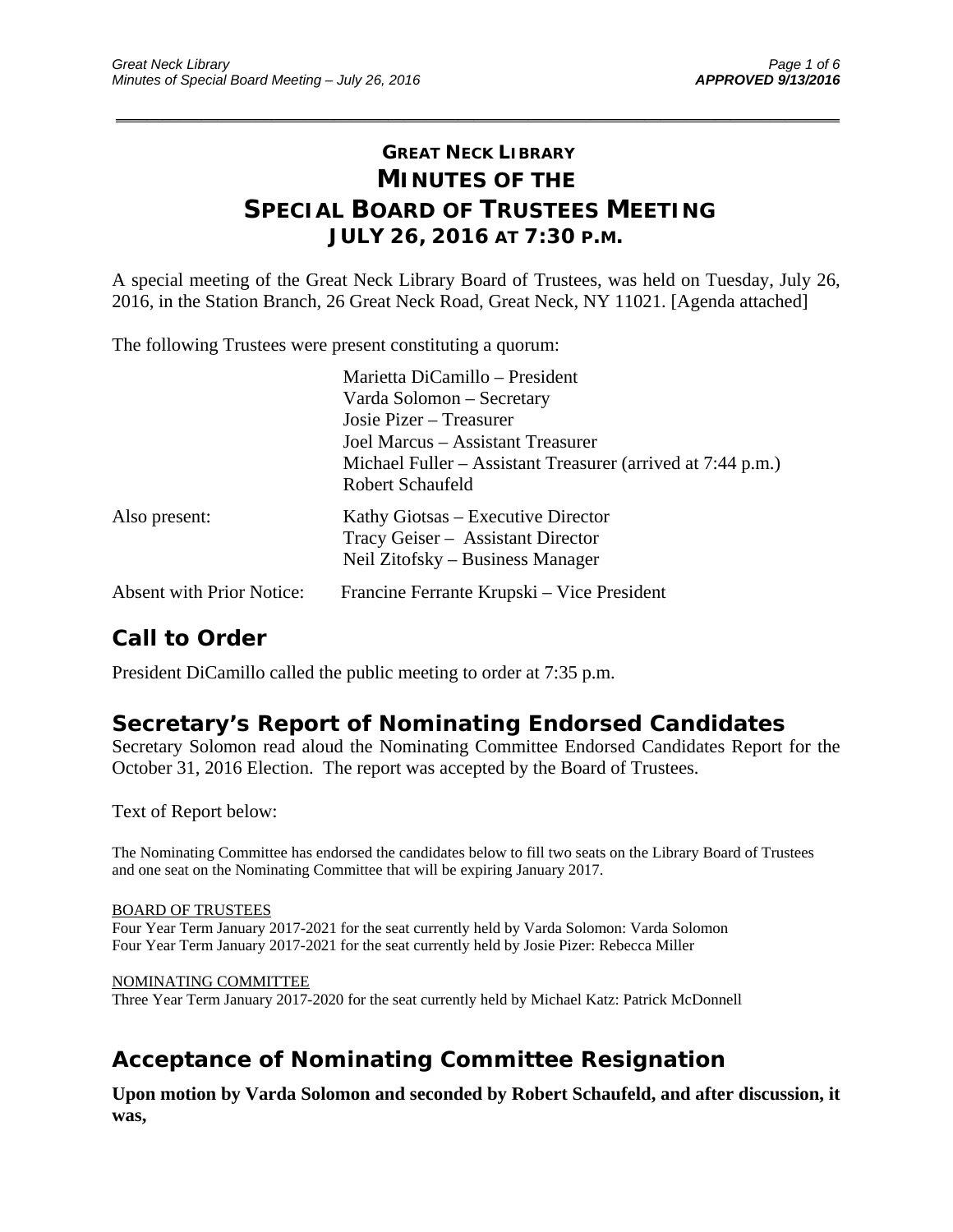**RESOLVED,** that the Great Neck Library Board of Trustees accept the resignation of Ian Lustbader from the Nominating Committee dated June 22, 2016.

**VOTE**: Yes – 5 (DiCamillo, Solomon, Pizer, Marcus, Schaufeld) *MOTION CARRIED UNANIMOUSLY* 

*Public Comment: Marianna Wohlgemuth* 

*Board Comment: An Executive Session will be held on August 16<sup>th</sup> at 7:15 pm for discussion. President DiCamillo requested the letter of resignation be appended to the minutes.* 

### **Payroll Changes**

**Upon motion by Josie Pizer and seconded by Joel Marcus, and after discussion, it was,** 

**RESOLVED,** that the Great Neck Library Board of Trustees accept the Revised Payroll Change reports of June 4, 2016 through July 15, 2016 as presented, which have been reviewed by the Finance Committee.

**VOTE**: Yes – 5 (DiCamillo, Solomon, Pizer, Marcus, Schaufeld) *MOTION CARRIED UNANIMOUSLY* 

# **Formally Name the Ann Hyde Memorial Children's Garden**

**Upon motion by Joel Marcus and seconded by Varda Solomon, and after discussion, it was,** 

**RESOLVED,** that the Great Neck Library Board of Trustees create the Ann Hyde Memorial Children's Garden at the Main Library.

**VOTE**: Yes – 5 (DiCamillo, Solomon, Pizer, Marcus, Schaufeld) *MOTION CARRIED UNANIMOUSLY* 

*Trustee Fuller arrived at 7:44 p.m.* 

### **Extension of Moe Kiswani's Contract**

**Upon motion by Robert Schaufeld and seconded by Varda Solomon, and after discussion, it was,** 

**RESOLVED,** that the Great Neck Library Board of Trustees extend the contract for Moe Kiswani as a Computer Consultant, originally agreed to on April 20, 2016 and renewed on May 19, 2016 and also on June 21, 2016, for an additional one month period in the fixed sum of \$6,000.00 to be charged against the Main Building and Special Services Fund.

**VOTE**: Yes – 6 (DiCamillo, Solomon, Pizer, Marcus, Fuller, Schaufeld) *MOTION CARRIED UNANIMOUSLY*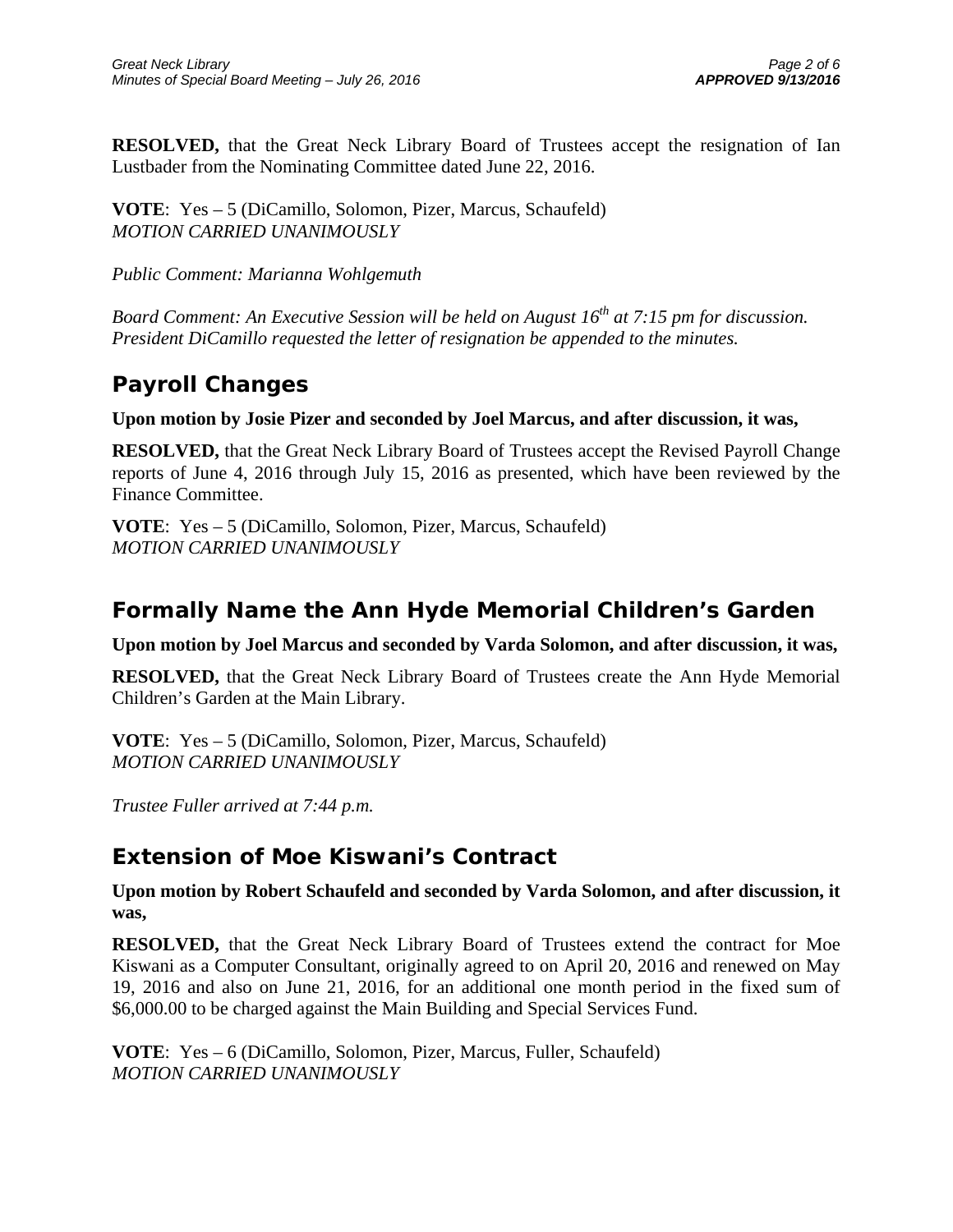# **Extension of Truck Rental**

#### **Upon motion by Joel Marcus and seconded by Varda Solomon, and after discussion, it was,**

**RESOLVED,** that the Great Neck Library Board of Trustees extend the truck rental that was approved on May 24, 2016 and renewed on June 21, 2016 for moving the trailers out of the Main Library parking lot in the amount of \$709.75 a week, for an additional four weeks totaling \$2,839; such funds to be taken from the Main Building and Special Services Fund.

**VOTE**: Yes – 6 (DiCamillo, Solomon, Pizer, Marcus, Fuller, Schaufeld) *MOTION CARRIED UNANIMOUSLY* 

*Public Comment: Marianna Wohlgemuth* 

*Board Comment: Assistant Director Tracy Geiser will investigate storage pod pricing and compare with the current truck rental fees. Trustee Pizer requested that the Board of Trustees be informed of her findings.* 

### **RFP for Radio Frequency Identification**

#### **Upon motion by Robert Schaufeld and seconded by Josie Pizer, and after discussion, it was,**

**RESOLVED,** that the Great Neck Library Board of Trustees proceed with a Request for Proposal (RFP) for a RFID System for the Branches and the Main Library.

**VOTE**: Yes – 6 (DiCamillo, Solomon, Pizer, Marcus, Fuller, Schaufeld) *MOTION CARRIED UNANIMOUSLY* 

*Public Comment: Marianna Wohlgemuth* 

### **Approval of New Telephone System**

**Upon motion by Robert Schaufeld and seconded by Joel Marcus, and after discussion, it was,** 

**RESOLVED,** that the Great Neck Library Board of Trustees accept the proposal of Global Telecom Supply for the provision and installation of a new telephone system for the Great Neck Library, as well as the training of staff on its proper use. The total cost will be \$54,876.00 as per their proposal dated May 16, 2016, to be charged to the Main Building and Special Services Fund.

#### **Upon motion by Josie Pizer and seconded by Joel Marcus the Board unanimously voted to table the motion.** *MOTION TABLED*

*Board Comment: President DiCamillo requested that this item be addressed at the July 27, 2016 Technology Committee and also placed on the August 16th Special Board Agenda.*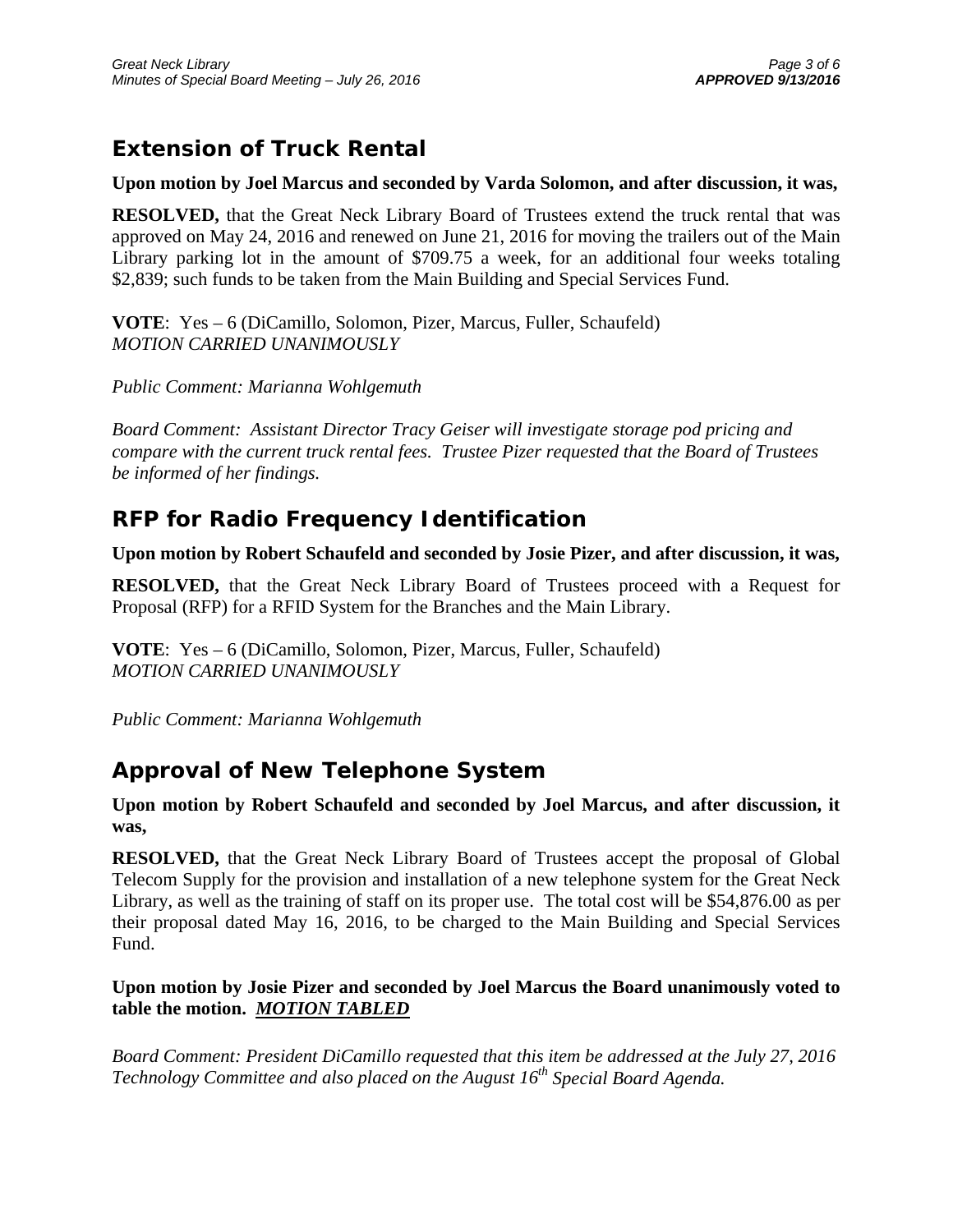# **Approval of New Copier for Branches**

#### **Upon motion by Michael Fuller and seconded by Joel Marcus, and after discussion, it was,**

**RESOLVED,** that the Great Neck Library Board of Trustees authorize the Business Manager to enter into an agreement with Carr Business Systems for a 60-month lease of three (3) new Konica Minolta Bizhub C258 at a monthly lease cost of \$113.65 each, plus maintenance agreement charges of \$0.0113 per b/w copy and \$0.0783 per color copy. These copiers will be installed at Parkville, Station and Main. The leases are to be charged to the Office Equipment Rent and Repair line of the operating budget.

**VOTE**: Yes – 6 (DiCamillo, Solomon, Pizer, Marcus, Fuller, Schaufeld) *MOTION CARRIED UNANIMOUSLY* 

*Public Comment: Marianna Wohlgemuth* 

## **Review of By-Laws Amendment**

#### **Upon motion by Joel Marcus and seconded by Josie Pizer, and after discussion, it was,**

**RESOLVED,** that the Great Neck Library Board of Trustees review the current By-Laws to reconsider the current composition of the Nominating Committee , as well as other areas of the By-Laws which we may deem to require consideration for revision. Any revisions will be brought to the Association for vote in the next Election.

**VOTE**: Yes – 6 (DiCamillo, Solomon, Pizer, Marcus, Fuller, Schaufeld) *MOTION CARRIED UNANIMOUSLY* 

*Public Comment: Naomi Penner* 

## **Construction Change Orders**

### **a) Additional Signage**

#### **Upon motion by Josie Pizer and seconded by Joel Marcus, and after discussion, it was,**

**RESOLVED,** that the Great Neck Library Board of Trustees approve Change Order VRD RCO # 105 for additional signage for the Elevator Room as per the Fire Marshall inspection, in the amount of \$539.68; such funds to be taken from the Main Building and Special Services fund.

**VOTE**: Yes – 6 (DiCamillo, Solomon, Pizer, Marcus, Fuller, Schaufeld) *MOTION CARRIED UNANIMOUSLY* 

### **b) Additional Concrete Work**

**Upon motion by Josie Pizer and seconded by Varda Solomon, and after discussion, it was,**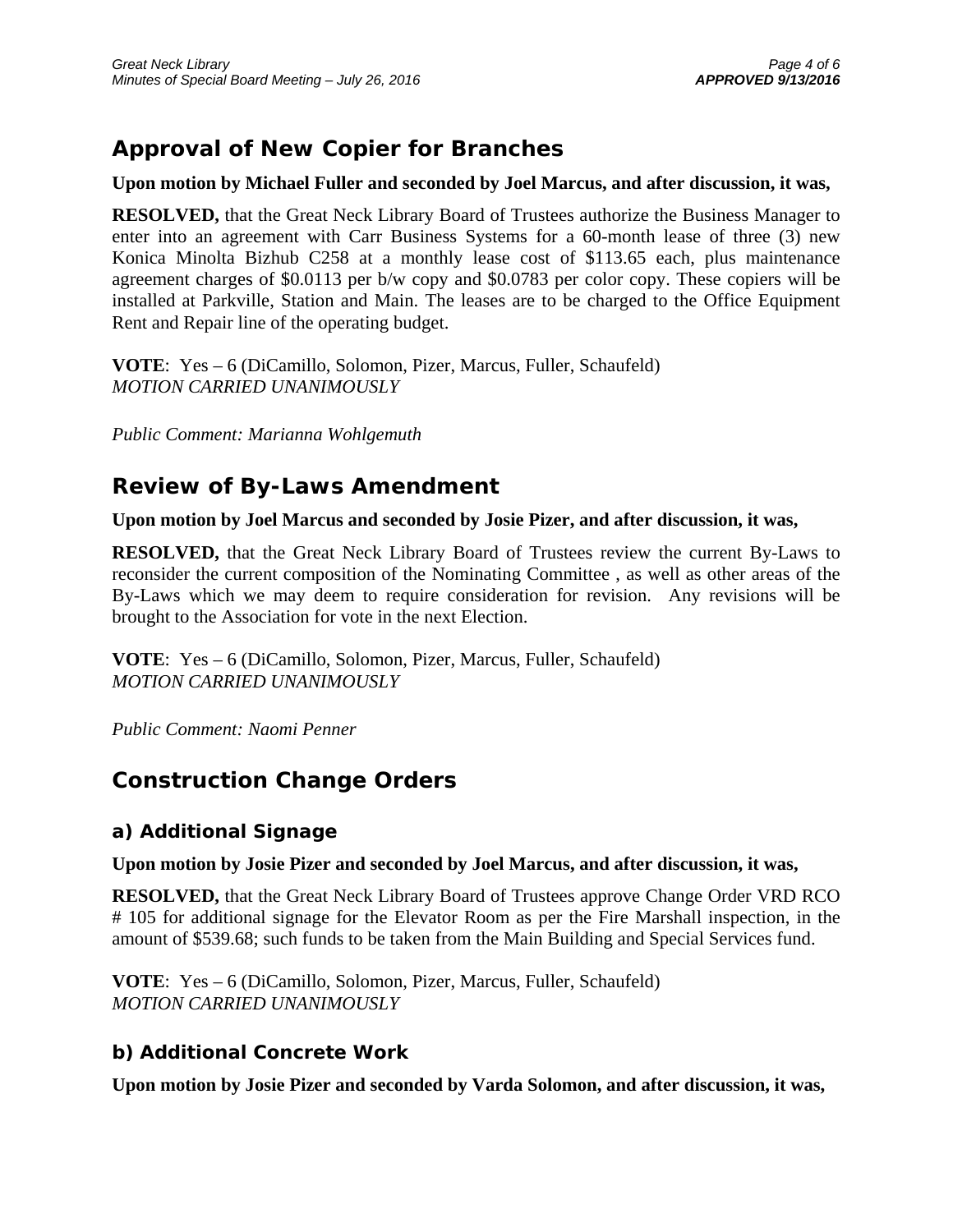**RESOLVED,** that the Great Neck Library Board of Trustees approve Change Order VRD RCO # 106 R2 for additional concrete work for curbs at the south section of the parking lot, garage exterior wall and also for ADA handicap tiles and additional curbs and sidewalk, in the amount of \$3,128.54; such funds to be taken from the Main Building and Special Services fund.

**VOTE**: Yes – 6 (DiCamillo, Solomon, Pizer, Marcus, Fuller, Schaufeld) *MOTION CARRIED UNANIMOUSLY* 

# **Motion to Take from the Table the Levels Stage Lighting**

### **Upon motion by Michael Fuller and seconded by Josie Pizer, and after discussion, it was,**

**RESOLVED,** that the Great Neck Library Board of Trustees take from the table the motion relating to the Levels Stage Lighting.

**VOTE**: Yes – 6 (DiCamillo, Solomon, Pizer, Marcus, Fuller, Schaufeld) *MOTION CARRIED UNANIMOUSLY* 

# **Acceptance of Levels Stage Lighting**

**Upon motion by Varda Solomon and seconded by Robert Schaufeld, and after discussion, it was,** 

**RESOLVED,** that the Great Neck Library Board of Trustees accept the proposal of The Lighting Design Group for the provision and installation of stage lighting for Levels, as well as the training of Levels staff on its proper use. The total cost will be \$60,125 as per their proposal dated June 13, 2016, to be charged to the Main Building and Special Services Fund.

**VOTE**: Yes – 6 (DiCamillo, Solomon, Pizer, Marcus, Fuller, Schaufeld) *MOTION CARRIED UNANIMOUSLY* 

*Public Comment: Marianna Wohlgemuth Board Comment: Adam Hinz received a \$15,000 grant for this.* 

# **Approval of Hardware to Support Wireless Capability for the Main Library**

**Upon motion by Robert Schaufeld and seconded by Varda Solomon, and after discussion, it was,** 

**RESOLVED,** that the Great Neck Library Board of Trustees accept the price quote from Ingram Micro for hardware to support wireless capability for the Main Library. The total cost will be \$40,251.60 as per price quote, to be charged to the Automated Library Fund.

**VOTE**: Yes – 6 (DiCamillo, Solomon, Pizer, Marcus, Fuller, Schaufeld) *MOTION CARRIED UNANIMOUSLY*